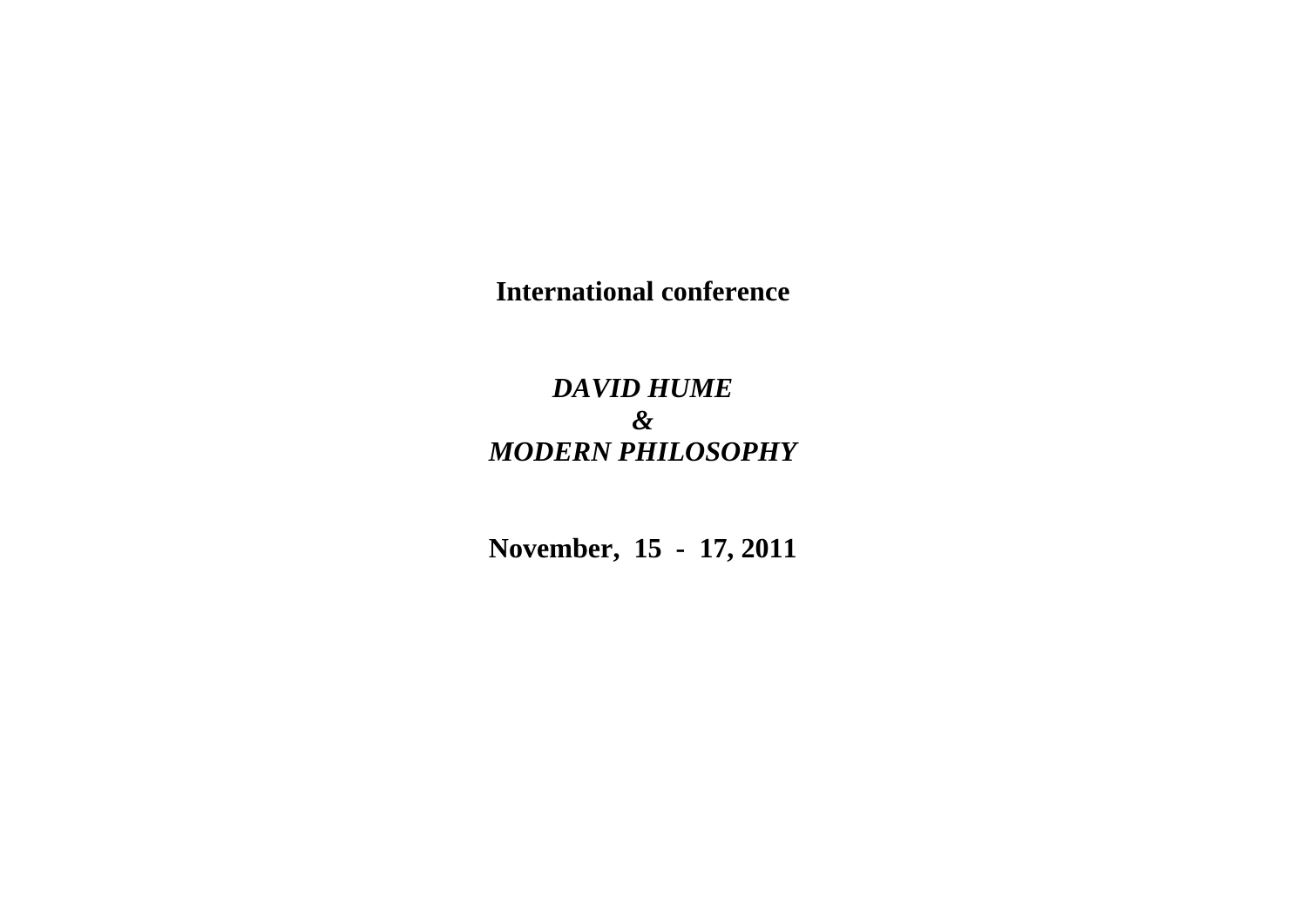| November 15, Tuesday                    |                                                  |  |
|-----------------------------------------|--------------------------------------------------|--|
| 9.00-9.30. Registration of participants |                                                  |  |
| The Opening of the Conference           |                                                  |  |
| 9.30-13.40 Plenary                      | <b>Paper title and Room</b>                      |  |
| session                                 | <b>Institute of Philosophy Room</b>              |  |
| <b>Chair: Rom Harré</b>                 | 217                                              |  |
| (UK), Ilya Kasavin                      |                                                  |  |
| (Russia)                                |                                                  |  |
| <b>Abdusalam Gusejnov</b>               | A Welcoming Speech on Behalf of                  |  |
| (Russia)                                | the Institute of Philosophy, Russian             |  |
|                                         | <b>Academy of Sciences</b>                       |  |
| <b>Barry Stroud (USA)</b>               | Naturalism and Skepticism in the                 |  |
|                                         | Philosophy of Hume<br>Hume on Passions and Value |  |
| <b>Elisabeth Radcliffe</b>              |                                                  |  |
| (USA)                                   |                                                  |  |
| 11.30 Coffee-break                      |                                                  |  |
|                                         |                                                  |  |
| Ilya Kasavin (Russia)                   | David Hume: Six Epistemological                  |  |
|                                         | Paradoxes                                        |  |
| <b>Michael Szczekalla</b>               | Liberalism and Modernity in Hume                 |  |
| (Germany)                               |                                                  |  |
|                                         | <b>Institute of philosophy</b>                   |  |
| 13.40-14.45 Lunch                       |                                                  |  |
|                                         |                                                  |  |
| 14.55-17-40                             |                                                  |  |
| <b>Sections</b>                         | Epistemology Room 212                            |  |
| I.Kasavin, V.Lektorsky<br>V.Vasiliev    | Philosophy of mind and                           |  |
|                                         | Metaphysics Room 209                             |  |
| V.Bazhanov                              | Logic of scientific method<br><b>Room 524</b>    |  |
|                                         | Hume and World Philosophy                        |  |
| N. Motroshilova                         | <b>Room 523</b>                                  |  |
|                                         | Hume's Social Theory R. 524                      |  |
| A.Rutkevich                             | Moral philosophy <b>R. 420</b>                   |  |
| R.Apresyan                              |                                                  |  |
|                                         | <b>Higher School of Economics</b>                |  |
| 15.00-15.50                             | <b>Institute of Philosophy</b>                   |  |
| <b>Open lecture</b>                     | The Dialogic Imagination' in the                 |  |
| <b>Michael Szczekalla</b>               | Long Eighteenth Century - From                   |  |
| (Germany)                               | Hobbes to Peacock*                               |  |
|                                         | <b>Institute of Philosophy</b>                   |  |
| 19.00 Evening party                     |                                                  |  |
|                                         |                                                  |  |

## *November 1 6, Wednesday\*\**

| 8.30 -9.30<br><b>Registration</b>                                 | <b>Paper title and Room</b><br><b>Higher School of Economics,</b><br>$\Gamma$ -313 |
|-------------------------------------------------------------------|------------------------------------------------------------------------------------|
| $9.30 - 13.50$ Plenary<br>session                                 |                                                                                    |
| John Bricke (USA)                                                 | Hume's Cognitive Theory of<br>Pride                                                |
| <b>Joseph Pitt (USA)</b>                                          | "Morality is a subject that<br>interests us above all<br>others"                   |
| $11.30 - 11.50$ Coffee-<br>break                                  |                                                                                    |
| 11.50 - 13 - 50 Plenary<br>session                                |                                                                                    |
| Chair Nelli Motroshilova<br>(Russia), Peter Millican<br>(UK)      |                                                                                    |
| <b>Steve Fuller (UK)</b>                                          | A Philosopher of Diminished<br>Expectations                                        |
| <b>Tom Rockmore</b><br>(USA)                                      | Hume, Kant and the<br>Copernican Revolution                                        |
| $13.50 - 15.00$ Lunch                                             |                                                                                    |
| $15.00 - 19.30$ Sections***<br>Epistemology<br>Philosophy of mind | <b>Room 103</b>                                                                    |
| and Metaphysics<br>Logic of scientific method                     | <b>Room</b> 401<br>408<br>Room                                                     |
| Hume and World Philosophy Room                                    | 407                                                                                |
| Hume's Social Theory                                              | 102<br>Room                                                                        |
| Moral Philosophy<br>18.00. Open Lecture                           | 406<br>Room                                                                        |
| <b>Josef Pitt (USA)</b>                                           | How technological<br>innovation influences*<br>scientific change?                  |
| Rom Harré (UK)                                                    | Positioning Theory                                                                 |
| <b>Cultural Program</b>                                           |                                                                                    |